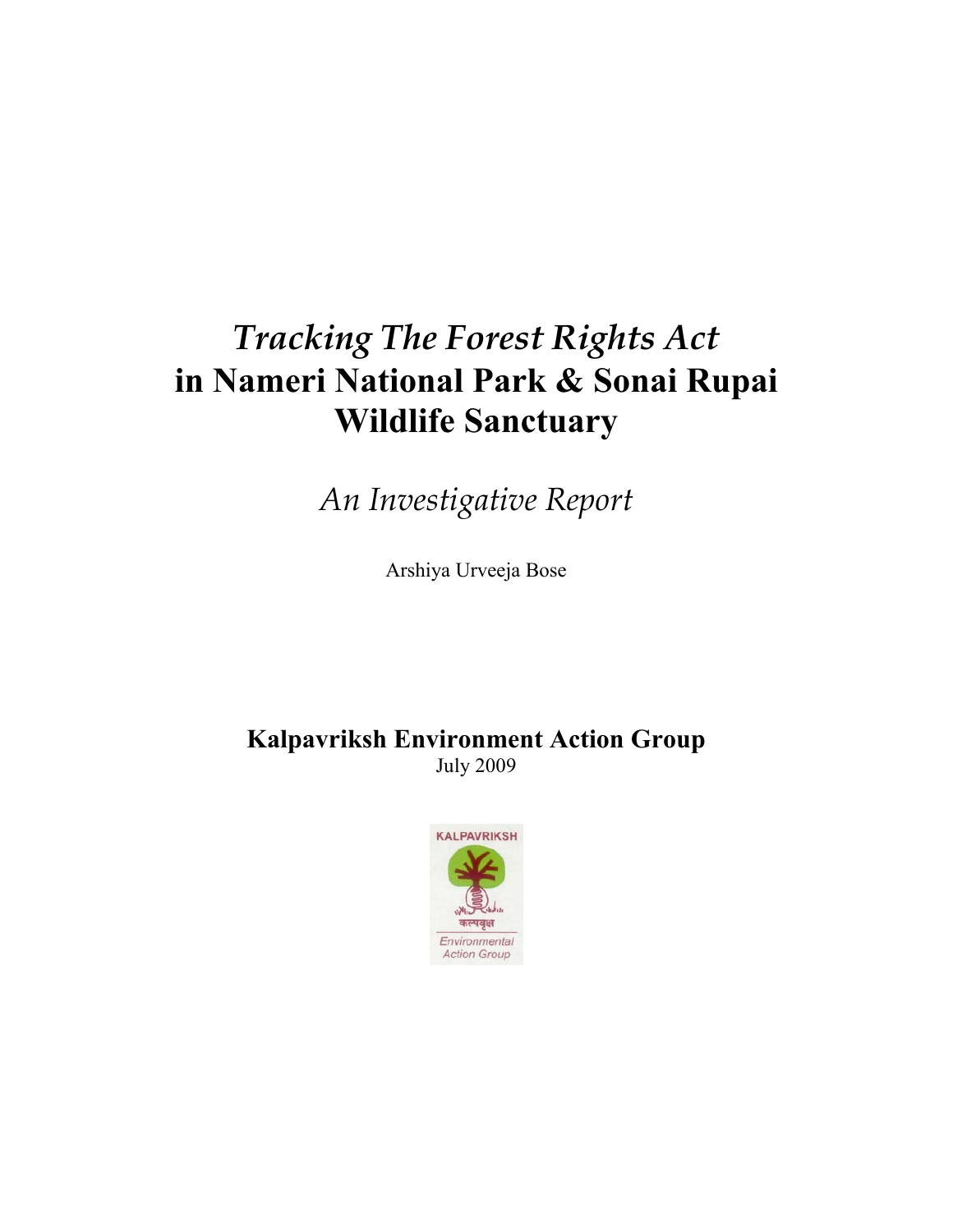# *Tracking the Forest Rights Act*  **in Nameri National Park & Sonai Rupai Wildlife Sanctuary**

Arshiya Urveeja Bose Kalpavriksh

The implications of the Forest Rights Act 2006 for Protected Areas and Reserved Forests in Assam are a largely unexplored area. While this Act has been written keeping in mind bona fide livelihood needs of millions of traditionally forest-dwelling communities, a number of questions could be raised about its applicability in Assam, particularly in Sonitpur District. This reports seeks to highlight the emerging issues and offer some possible ways of dealing with them.

#### **I. AIMS & OBJECTIVES**

Kalpavriksh conducted an investigation to understand various issues related to the implementation of the Act in forest areas of Sonitpur. The overall aim of our investigation was to explore examples of positive elements of the Act, which could be used to inspire other such initiatives, as well as key issues of concern, which may need amendment in the Act, Rules or modifications in the State Government's implementation strategy. Our objective was to understand any possible impacts or outcomes of the Act for Nameri National Park (and its buffer areas) and Sonai Rupai Wildlife Sanctuary as well as forest-dwelling communities. Based on the findings from our study, we believe it would be essential to raise alerts regarding areas of concern and also help in taking positive provisions forward.

#### **II. METHODOLOGY**

 $\overline{a}$ 

Our methodology included open-ended household-level interviews and focus group discussions in ten villages and unrecognized settlements i.e. those officially considered encroachments<sup>1</sup> on forest land. These settlements included four dominant community types:

- 1. Scheduled Tribe 'settlements'
- 2. Scheduled Tribe Revenue Villages
- 3. Non-tribal Forest Villages
- 4. Scheduled Tribe Forest Villages

Care was taken to ensure that at least one interview was carried out in each of the villages with differing legal categories, such as Revenue Village, Forest Village and encroached settlements. Detailed discussions were also carried out with Forest Department officers,  $NGOs<sup>2</sup>$  working in the area as well as various individuals in the 'know' about the local situation.

Our study has numerous limitations. Firstly, due to time constraints, we were unable to dialogue with communities resident in the eastern buffer area of Nameri National Park. Hence, a significant population in Nowduar, Bishwanath and Behali Reserved Forests has been excluded. This includes adivasi, Nepali and Garo communities. Secondly, the villages and 'settlements' for our study were selected on the basis of

 $1$  Hereafter, encroachments will be referred to as 'settlements'

 $2$  The NGOs included WWF-North Bank Landscape Program, SERDO, EcoSystems-India and DASK.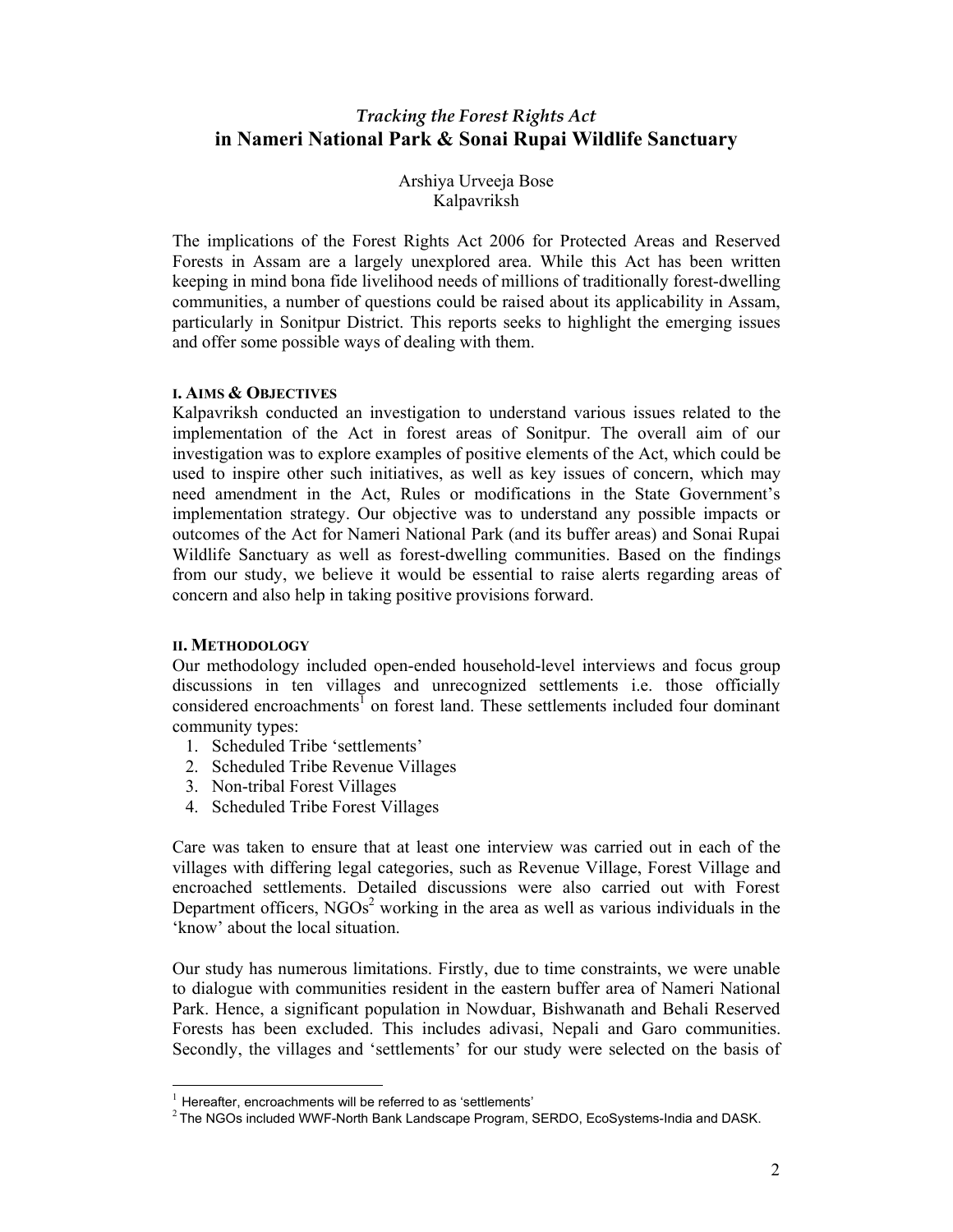access and convenience. In this respect, they do not constitute strictly 'random sampling'. As a result, we cannot say for certain that our study fully represents the local situation, especially with regards to the extent of forestland occupied per household. Finally, given the large population living in and around Sonai Rupai and Nameri, ten villages is a significantly small sample size. A more comprehensive study should include a larger and spatially appropriate sample with adequate representation from both Sonai Rupai and Nameri buffer areas.

However, while our investigation is statistically incomplete, we believe that it presents substantial analysis based on which civil society or the State Government can take action.

## **III. FOCUS OF INVESTIGATION**

The investigation focussed on understanding the following issues:

- 2. How applicable is the main intent of the Act (i.e. recognizing the historical injustice to forest-dwelling communities and the forest rights of traditionally and currently forest-dependent communities) for Sonitpur?
- 3. What is the current composition of claimants under the Act? Are they,
	- i. Eligible as defined in the Act including,
		- a. Scheduled Tribes who are dependent on the forest for their bona fide livelihoods needs
		- b. 'Other Traditional Forest Dwellers' who are dependent on the forest for their bona fide livelihoods needs
	- ii. Not eligible for rights under this Act including,
		- d. Non-tribals residing in forests after 1930
		- e. Scheduled Tribes residing in forests after 2005
		- f. those who are not dependent on the forest for bona fide livelihood needs
- 4. Are those who are not eligible for rights under this Act actually filing claims?
- 5. Are eligible claimants traditionally forest-dependent but not currently forestdependent?
- 6. Is the District Level Committee strong and unbiased enough to accurately verify claims, accept eligible claims and reject those that are ineligible?
- 7. What rights are people claiming under the Act?
	- i. How much land are people filing claims for?
	- ii. How much of this land was occupied after 2005?
	- iii. Has post-2005 land occupation has been spurred by the knowledge of the Act and the hope of regularisation? And if so, how much?
	- iv. How many individuals own land elsewhere in the state?
	- v. Are claimants filing for individual resource rights?
	- vi. Are people filing for community rights?
- 8. Do claimants have a history of forest protection?
- 9. Can this Act be a way to resolve the age-old lands rights issues in Sonitpur?
- 10. Given that land rights over a large part of forestland could potentially be accessed for resource use, what would be its impact on Nameri NP, Sonai Rupai WLS and important wildlife corridors as well as human-elephant conflict in the area?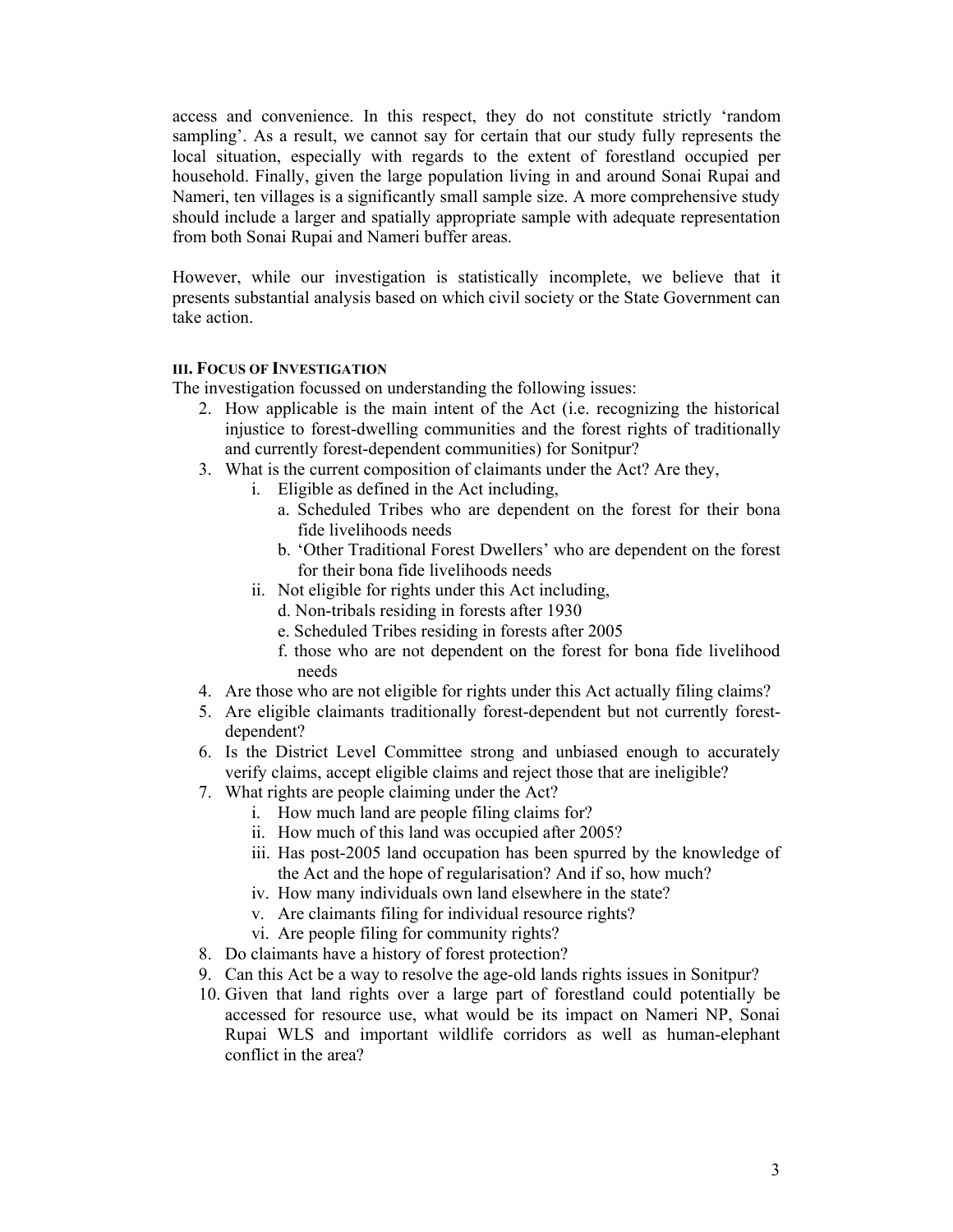#### **IV. STUDY AREA**

The area in which we conducted our investigation consists of Sonai Rupai Wildlife Sanctuary (declared in 1998 with 220  $km^2$  sq.km), Nameri National Park (declared in 1998 with 200 km<sup>2</sup>) and the Reserved Forests of Charduar (declared with 46,107.24 ha), Balipara (18,974 ha) and Sengelimari (340ha). The eastern buffer Reserved Forests of Nameri National Park (Nowduar RF, Bishwanath RF and Behali RF) have been excluded from this study.

These forests are primarily sub-tropical evergreen, tropical semi-evergreen, tropical moist deciduous, riverine forest and grasslands<sup>3</sup>. Elephant, tiger, leopard, clouded leopard, red panda, musk deer, sambar, hog deer, Himalayan black bear, wild dog, fishing cat, jungle cat, slow loris, Indian bison, fox, jackal, Malayan giant squirrel, civet cat, hare, rhesus macaque, capped langur, 250 species of butterflies and 300 species of birds (including the Spot-billed Ibis and White-winged wood duck) have been reported from this area<sup>4</sup>. Additionally, Sonai Rupai Wildlife Sanctuary is the primary re-introduction site of the critically endangered pygmy hog *(Porcula salvania).* The Pygmy Hog Conservation Programme instituted by Durrell Wildlife and EcoSystems-India and undertaken in collaboration with the Assam Forest Department has been successful in releasing 25 pygmy hogs into the grassland area of Sonai Rupai making them the only successfully reintroduced wild population of any hog species in the world<sup>5</sup>.

#### **V. STATUS OF FOREST COVER**

Forest areas in India have been experiencing rapid, wide ranging changes in forest cover and quality. In Sonitpur District, a number of satellite remote sensing and geographical information system (GIS) studies highlight large-scale deforestation<sup>6</sup>.

Kushwaha and Hazarika (2004) found that  $29\%$  (354.08km<sup>2</sup>) of the forest cover in Sonitpur was lost between 1990 and 2001<sup>7</sup>. Maximum loss occurred in the case of moist deciduous forests  $(229.64 \text{km}^2)$  and the decline was most pronounced between 1999 and 2001  $(143.40 \text{km}^2)^8$ . The three most affected Reserved Forests in the district are Nowduar RF (90% loss) followed by Bishwanath RF (70%), Charduar RF (60%), Balipara RF (40%), Sonai Rupai WLS (30%) and Behali RF (10%) in that order<sup>9</sup>.

The average annual rate of deforestation in the district was calculated to be 10.7% from 1994 to 1999 and 20.1% from 1999 to 2001. The overall rate of decline in forest cover between 1994 and 2001 is estimated to be 28.65%. The Indian Institute of Remote Sensing has estimated that this could be the highest rate of deforestation anywhere in the country<sup>10</sup>. Nearly all of the deforested area in the entire Sonitpur District has been converted to cultivable land.

 $3$  Champion and Seth 1968

 $<sup>4</sup>$  Kushwaha and Hazarika 2004</sup>

 $<sup>5</sup>$  Deka et al. (2009)</sup>

 $^6$  Srivastava et al. 2002

 $^7$  Kushwaha and Hazarika 2004

 $^8$  Srivastava et al. 2002

<sup>9</sup> Kushwaha and Hazarika 2004

 $10$  Srivastava et al. 2002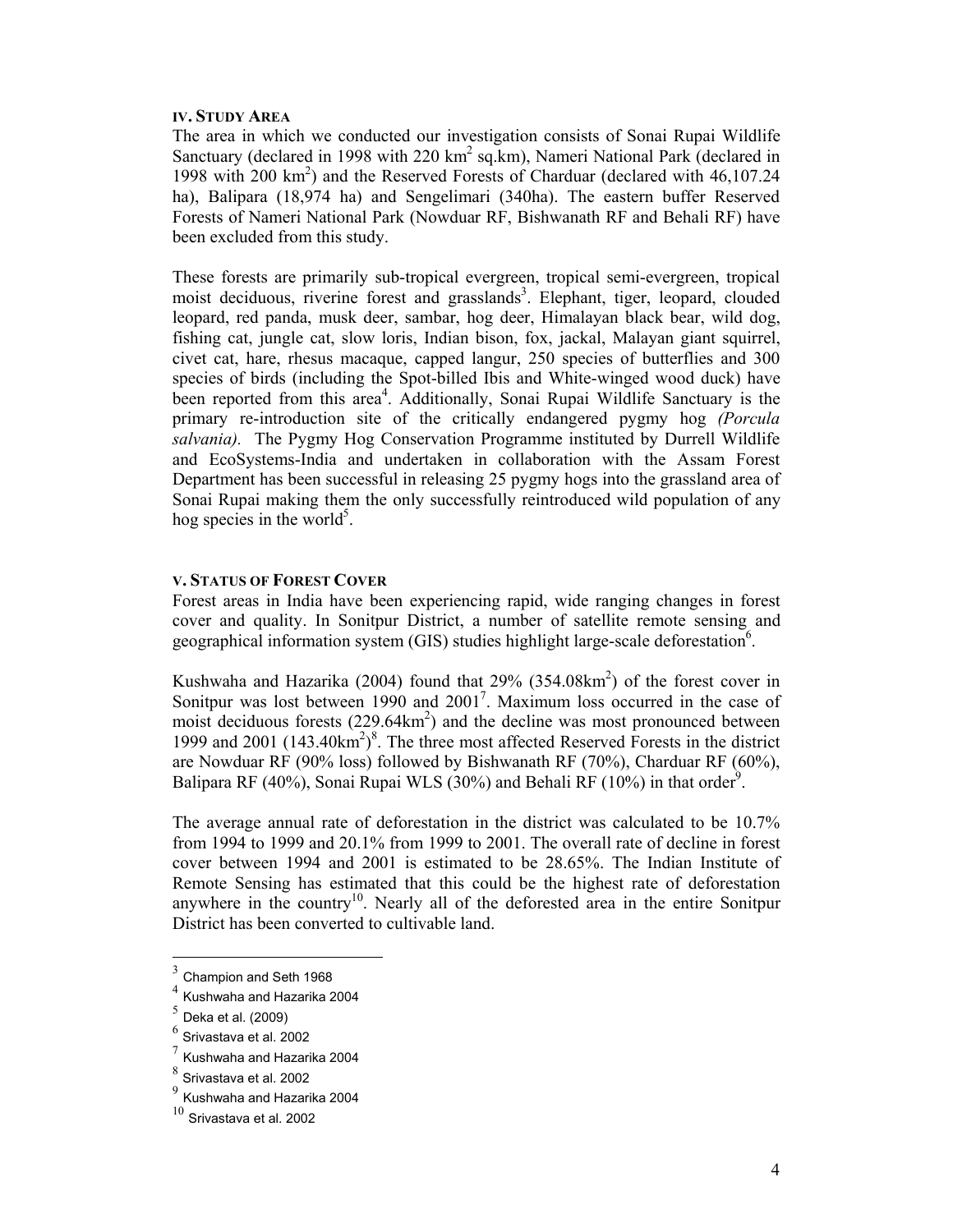| Table 1: Changes in land use categories in Sonitpur District                                                                                                                               |                    |            |              |  |  |  |
|--------------------------------------------------------------------------------------------------------------------------------------------------------------------------------------------|--------------------|------------|--------------|--|--|--|
| Land use                                                                                                                                                                                   | Area (in hectares) |            |              |  |  |  |
|                                                                                                                                                                                            | 1994               | 1999       | 2007         |  |  |  |
| Dense forest                                                                                                                                                                               | 75,457.98          | 44,061.39  | 32,241.24    |  |  |  |
| Degraded forest /<br>homestead garden                                                                                                                                                      | 44,395.21          | 190,240.71 | 144, 147. 33 |  |  |  |
| Total area                                                                                                                                                                                 | 528,345.95         | 528,363.31 | 528,384.15   |  |  |  |
| $\rightarrow$ Dense forests recorded a loss of 43,216.74 hectares (from 14% to 6% of the total area)<br>$\rightarrow$ Degraded forests and homestead gardens showed a significant increase |                    |            |              |  |  |  |

Source: Saikia et al. (date unknown)

## **Forest loss in important wildlife areas**

In Sonai Rupai WLS, a 35% decline in forest cover was recorded between 2001 and 2005. In 2006 only 58% (128  $km^2$ ) of the sanctuary area was under forest cover. Landsat imagery indicates that much of the forest cover in the central and western parts of the Sanctuary was cleared and replaced by human 'settlements' and agriculture between 1990 and  $2002^{11}$ . As of 2009, according to the Forest Department,  $62\%$  (135 km<sup>2</sup>) is under the control of the Forest Department.

In Charduar Reserved Forest, once the second largest Reserved Forest in Asia, forest loss due to encroachment has been substantial. Dense forest cover in Balipara Reserved Forest, which constitutes the buffer area of Nameri NP also declined significantly<sup>12</sup>. Additionally, it was found that forest areas in the immediate vicinity of human habitations have suffered most compared to those located away and that high deforestation has resulted in more incidences of human-elephant conflicts<sup>13</sup>.

## **Pictorial Representation of Land cover patter in Sonai Rupai WLS**

Information reproduced from Technical Report by WWF India, North Bank Landscape Program (2006)



Fig 1: Landcover Pattern in Sonai Rupai WLS in 1990

 $11$  $11$  Areas NBL Program, WWF India 2006<br> $12$  Saikia et al.

 $13$  Kushwaha and Hazarika 2004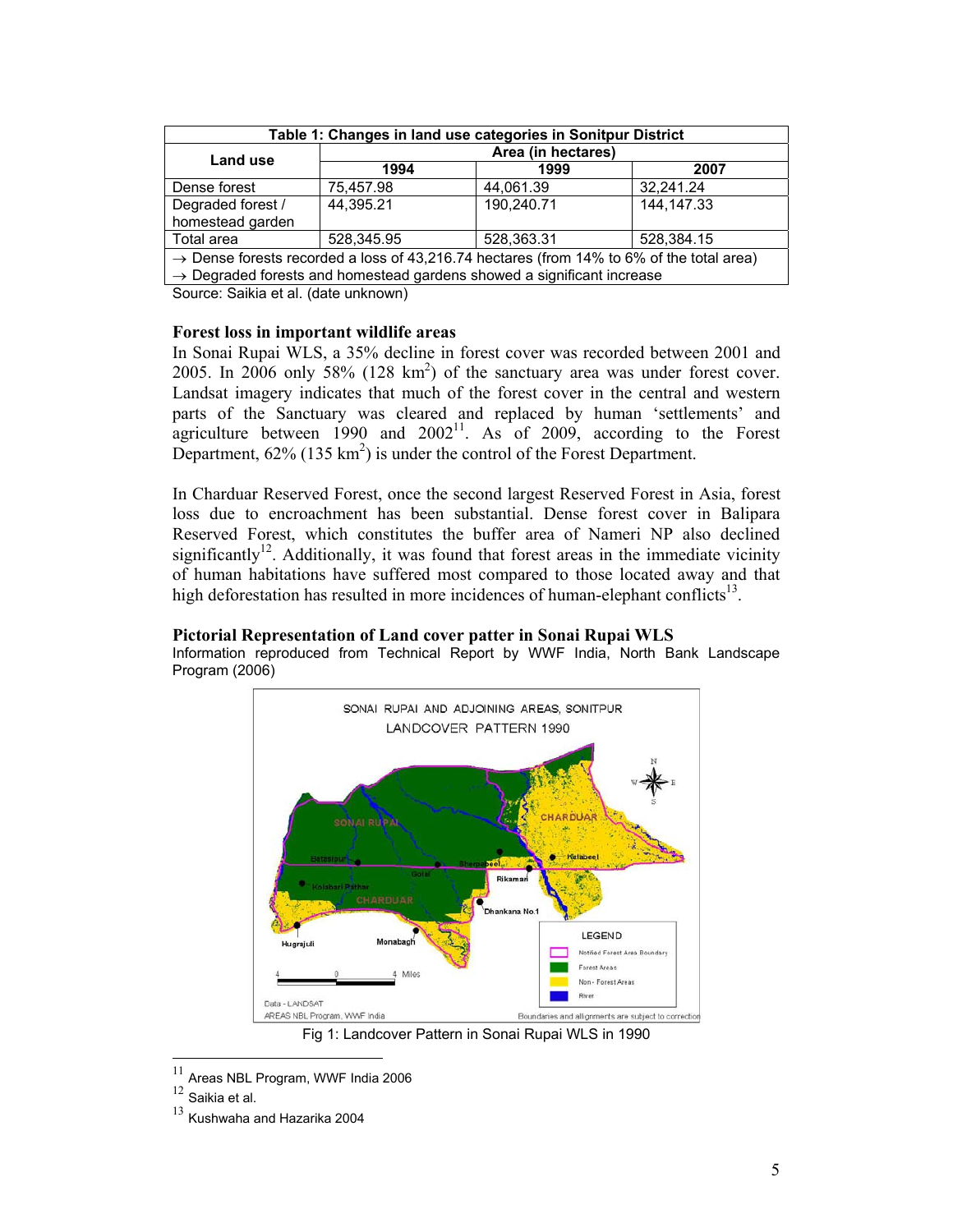

Fig 2: Landcover Pattern in Sonai Rupai WLS in 2001



Fig 3: Landcover Pattern in Sonai Rupai WLS in 2005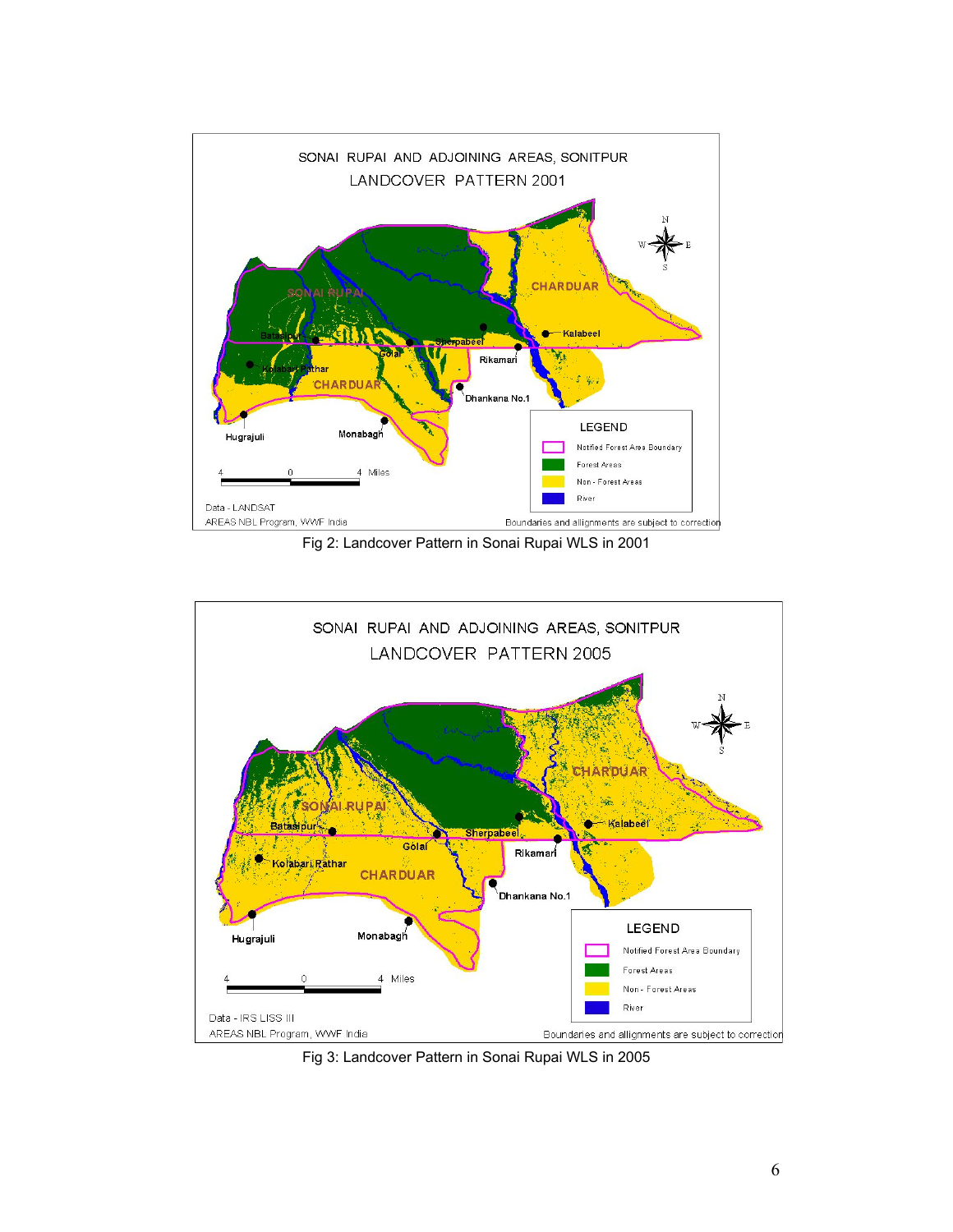| Table 2: Landcover composition and changes in Sonai Rupai WLS |         |            |            |             |                 |  |  |
|---------------------------------------------------------------|---------|------------|------------|-------------|-----------------|--|--|
| Landcover                                                     |         |            |            | % Change    | % Change        |  |  |
| Composition                                                   | 1990(%) | $2001(\%)$ | $2005(\%)$ | (1990-2001) | $(2001 - 2005)$ |  |  |
| Forest                                                        | 97      | 93         | 58         | -4          | - 35            |  |  |
| Non-Forest                                                    | વ       |            | 42         |             | 35              |  |  |

#### **VI. IMPORTANT FINDINGS**

During the course of our study, we held interviews to assess the perceptions of six different stakeholders groups:

- 1. Scheduled Tribe encroached settlements
- 2. Scheduled Tribe Revenue Villages
- 3. Non-tribal Forest Villages
- 4. Scheduled Tribe Forest Villages
- 5. Forest Department officers
- 6. NGOs and civil society organizations

#### **1. Scheduled Tribe encroached settlements**

Settlements visited – Sonai Rupai WLS: Amlaiguri, Jiabari Sonasiri; Nameri NP buffer area: No. 2. Maidangshree (Charduar RF), Duangbari (Sengelimari RF)

According to the Census of India 2001, 52.7% of the 1,681,513 population of Sonitpur District lives in temporary houses. A further 23.9% lives in semi-permanent houses<sup>14</sup>. While exact figure are not available, interviewees reported that a sizeable part of those who live in temporary and semi-permanent houses do so in settlements on Reserved Forest land, the majority of whom are of the Bodo Scheduled Tribe. These settlements on forestland are not recognized in legal records and settlers are considered as encroachers.

From 1990 onwards, a political movement with the aim of establishing a Bodo majority brought a huge influx of people into Sonitpur District. Settlers arrived from areas such as Dimapur, Kokrajhar, Barpeta, Karbi Anglong, Lakhimpur, Golaghat and various towns within Sonitpur, such as Rangapara and neighbouring Udalguri District. While political motivation was the major driver, a number of families were additionally motivated by the hope of more secure livelihoods compared to their existing insufficient homestead land or inadequate income from occupations such as rickshaw driving, poultry, agriculture etc. A lack of available revenue land in Sonitpur meant that settlers had to clear and occupy land in Reserved Forests in the buffer areas of Nameri NP and inside Sonai Rupai Wildlife Sanctuary. As per our information, the land holding amongst encroachers ranges from 1.6ha to 2.8ha with the average being roughly  $2ha^{15}$ . However, many families reportedly also own land elsewhere in the state. This was unconfirmed in our investigation.

Amongst encroachers in Sonitpur, agriculture is a major land-use with paddy, mustard, chillies and yam being important crops grown for both subsistence as well as commercial use. Other than fire wood collection, dependence on minor forest produce

l

<sup>14</sup> Census of India 2001

 $15$  It is important to recognize that this average is derived from figures mentioned by interviewees themselves and could be an inaccurate estimation. However, at present, no official data on individual land-holdings was available.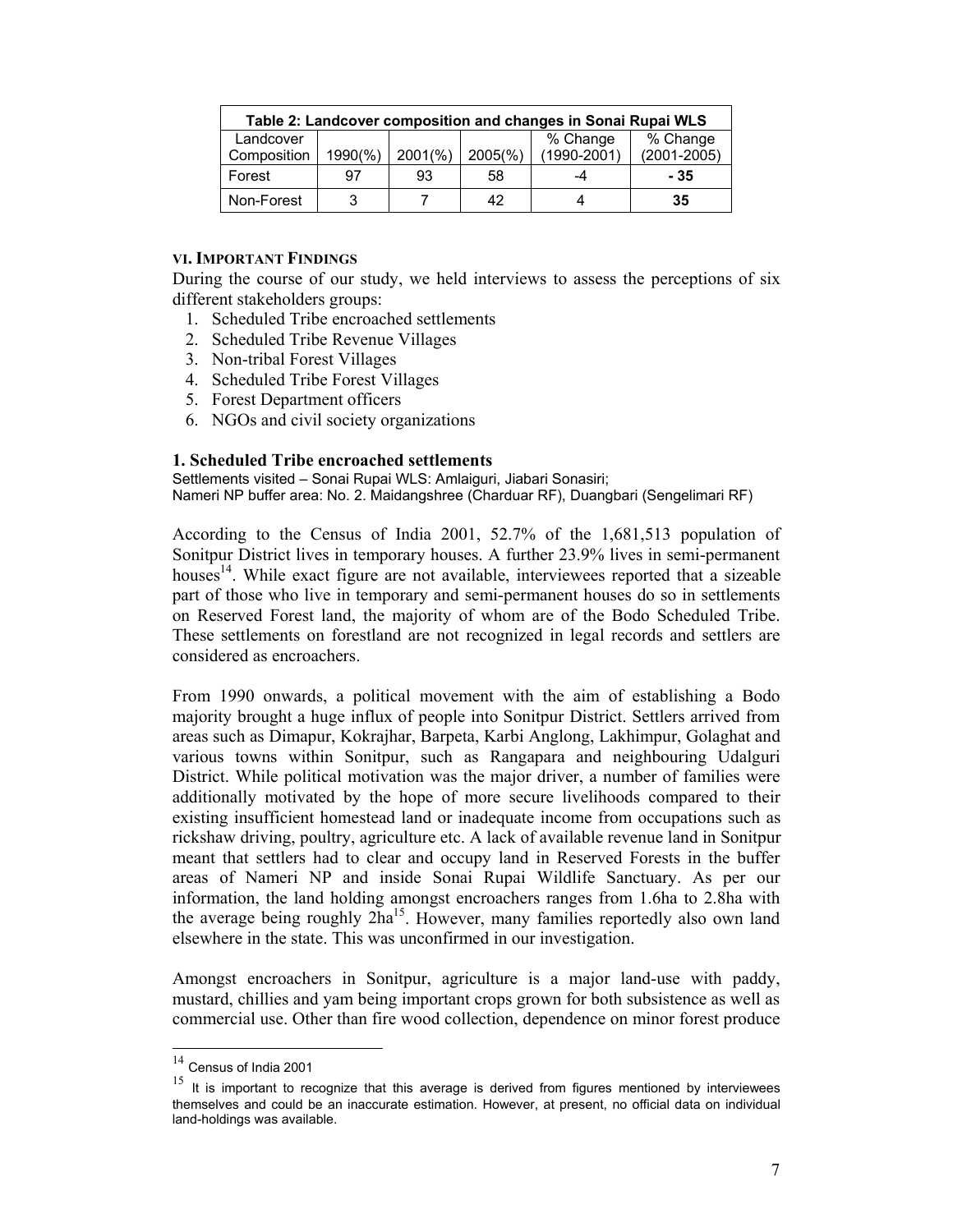seems to be minimum. In all cases, people did not explicitly mention non-utilitarian, religious or cultural ties with the forest. They also did not mention any history of forest protection.

From our conversations, we learned that the process through which Bodo settlers arrived into Sonitpur is fairly similar across settlements. Many individuals mentioned a "leader"<sup>16</sup> who arranged for land. For example, many residents of Jiabari (in Sonai Rupai WLS) purchased 1.6ha each of forestland in 2000 for Rs. 1600 from their leader. However, they claim that they did not know beforehand that their land was a Reserved Forest or Wildlife Sanctuary and therefore had to invest considerably to clear tree cover. In No. 2 Maidangshree in Charduar RF, most residents arrived between 2003 and 2004 when a leader incited them to occupy forestland. They were told that Sonitpur was a proposed part of the tribal belt and as a result, Bodo people had a right to land. Another interviewee's individual plot was 2.8ha. While the interviewee did not have to purchase his 2.8ha plot, he had to invest over Rs. 5,000 to hire labour to clear it and make it cultivable. Moreover, in Sonai Rupai WLS, many settlers credit their leaders for preventing evictions of settlements from the sanctuary and safeguarding their interests.

In a majority of the encroached settlements, community members were aware about the Forest Rights Act. Although, the information only reached them in the second week of December 2008, many villages have met twice or thrice to discuss the claims process. In Amlaiguri (Sonai Rupai) people did not know the details about the law but were confident that their leaders would do the needful. In Jiabari (Sonai Rupai WLS) and No. 2 Maidangshree (Charduar RF), Forest Rights Committees (FRCs) had been constituted (it was unclear whether these were at a settlement or cluster level). Claimants were in the process of organizing their records and getting voter ID cards to substitute for the absence of land papers and Forest Department records.

In Sonai Rupai, many community members felt that the greatest benefit of this Act is that if permanent pattas were obtained, the Forest Department would not be able to evict them from their lands.



Picture 1: Forested areas of Sonai Rupai WLS

 $\overline{a}$ 

 $16$  It was unclear as to who was being referred to as a 'leader'. We conjecture that leaders could be politicians but we are unsure as to what level (ZP, MLA, MP etc) or which parties.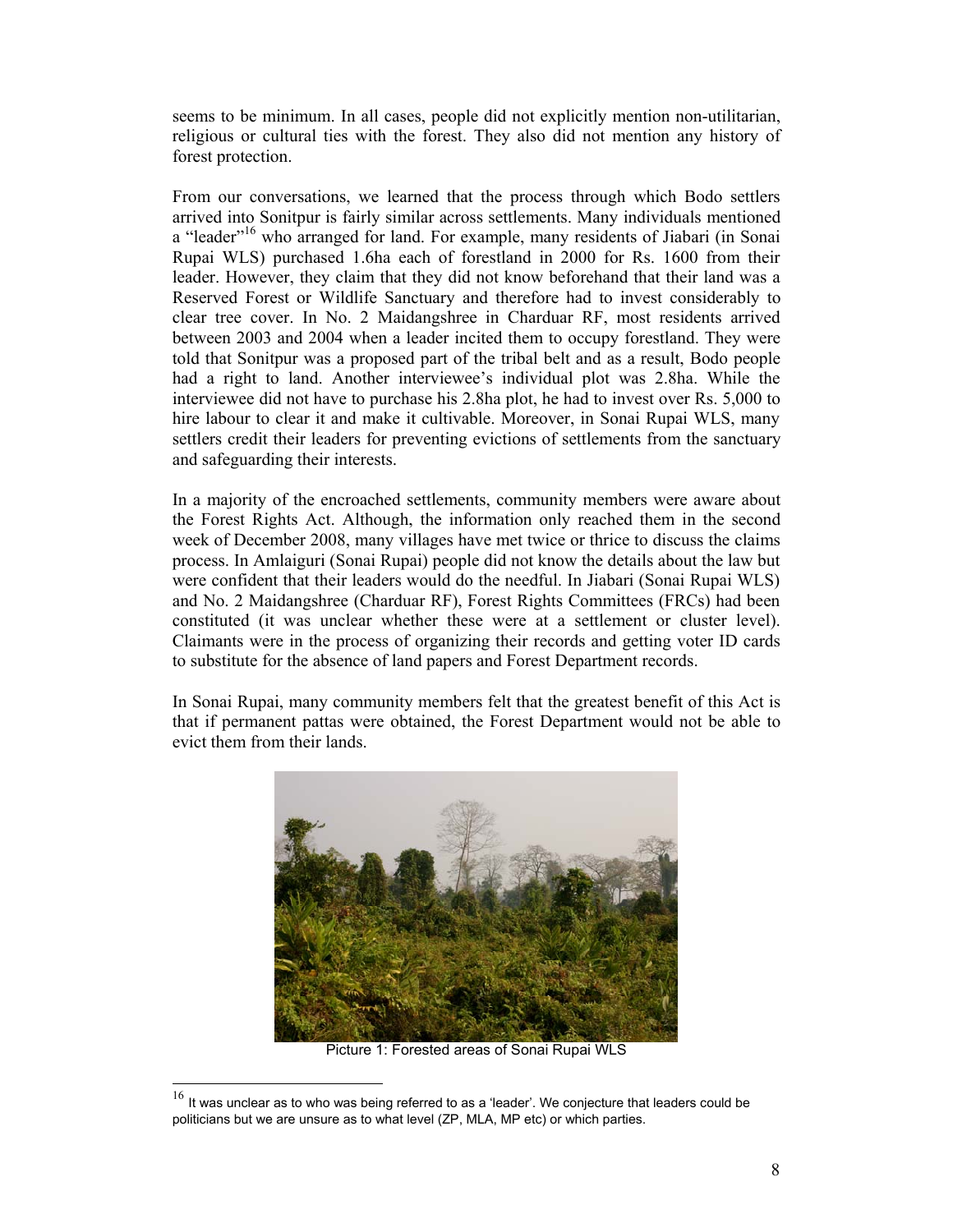

Picture 2: Forest patches inside Sonai Rupai WLS that have been cleared for settlements and cultivable land

#### **2. Scheduled Tribe Revenue Villages**

Discussions with office-bearing members of the All Bodo Student's Union (ABSU). Representatives from Revenue Villages in Charduar, Balipara and Sengelimari RFs [Nameri NP buffer area] were present.

Community members in Bodo-dominated Revenue Villages learned about the Act from the District Collector who sent the All Bodo Student's Union (ABSU) a brochure. The Assam State Government had imposed a February 28<sup>th</sup> deadline to submit all claims. However, as of January 23<sup>rd</sup>, people had not received claims forms. As of March 2009, ABSU had been successful in pressuring the District Collector to extend the deadline to April  $7<sup>th</sup>$ , a date that is more feasible. ABSU members were extremely concerned about a comment from a Forest Department officer that only cases where a claimant's house and field is in the same location will be considered for rights. This is a worry since in many cases, residence and cultivated lands are spatially separated to some extent. ABSU has expressed a need for help with demarcation of land and surveys and has even requested the Forest Department's help in this regard.

ABSU was of the opinion that no fresh clearing of forests was taking place in surrounding Reserved Forests. The Sengelimari FRC had reiterated during a gram sabha meeting that only land that is already under occupation will be considered under the Act. When asked about the recent incidences of bush clearing that had been observed in Sengelimari RF, ABSU members explained that some individuals are clearing land that was previously "reserved" by them. For example, residents of Sengelimari Revenue Village had reserved a plot of forestland for a Bodo Community College eight or ten years ago. Similarly, residents of Charduar, Balipara and Sengelimari RFs would also have reserved plots which they are now clearing to prove occupation under the Act. However, we did not observe any fresh tree-felling as a result of the Act.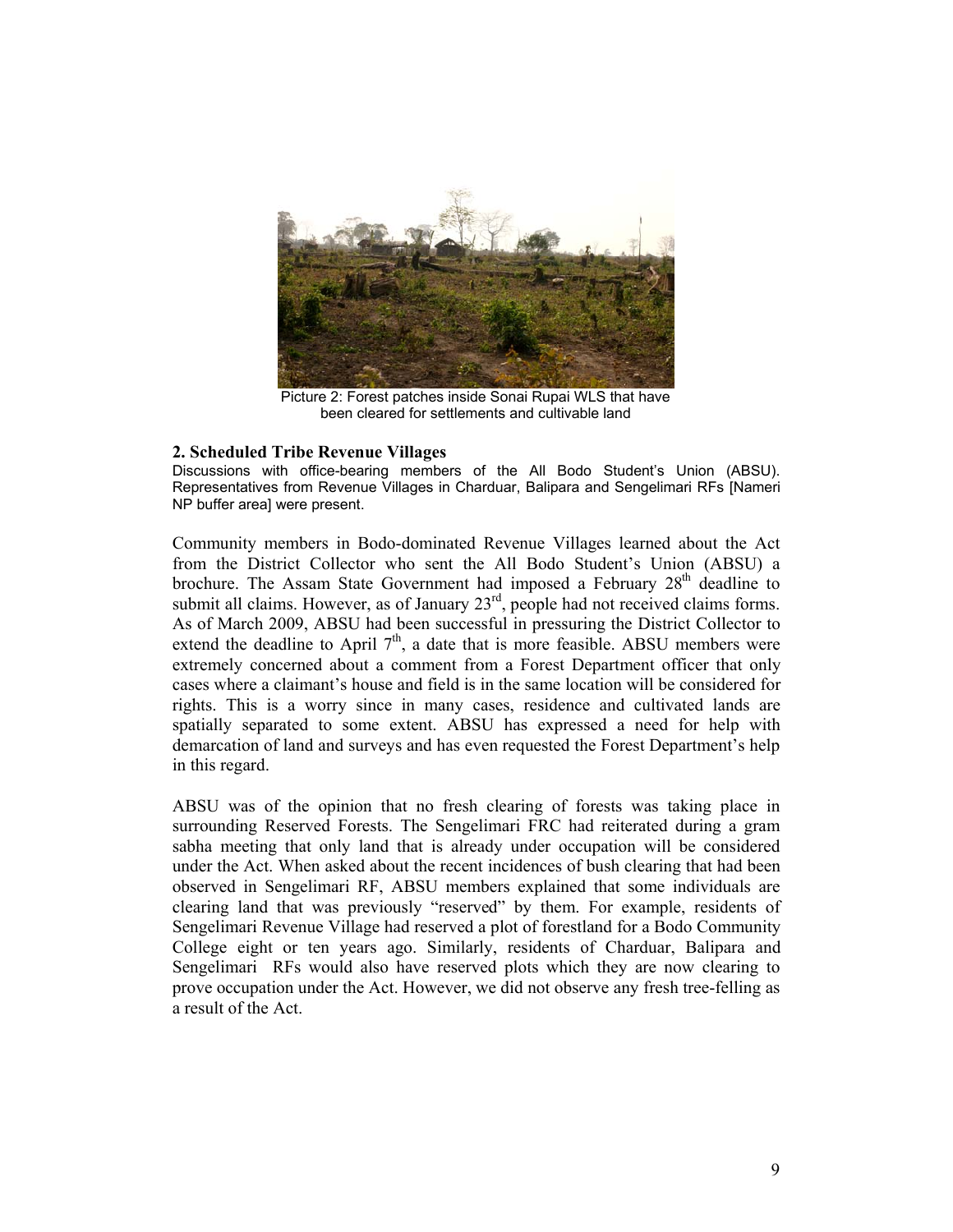

Picture 3: Forested areas converted to agriculture in Sengelimari RF, the buffer of Nameri NP

## **3. Non-tribal Forest Villages**

Villages visited: Tarajan Forest Village (Charduar RF) [Nameri NP buffer area]

The majority of the 63 families in Tarajan Forest Village are non-Scheduled Tribes from Assam. As per our information, the first settlers in Tarajan came from Balipara in 1961 as their earlier land-holdings were submerged in the Jia Bhoroli river floods. Tarajan was subsequently recognized as a Forest Village in 1962. The main source of livelihood is agriculture with the average land holding of 2ha (paddy, mustard with an income of Rs. 10,000/year). Supari (Areca nut) and Betal leaf cultivation within the house premises are also a source of income (Rs. 5,000/year). Dependence on the forest is limited to collection of fuelwood and fodder.

Residents of Tarajan came to learn about the Act from their zilla panchayat (ZP) representative who distributed a booklet in Assamese. Community members were adequately aware about the provisions of the Act including the requirement of 75 years for non-tribal claimants as well as the provision for recognizing community forest protection. However, individuals were not aware about the Act's provision for the conversion of forest villages to revenue villages. The gram sabha in Tarajan had met thrice. The first meeting was to form the Forest Rights Committee and the second and third meetings were to discuss whether the community should or should not file claims. There was some concern about the Act being a larger political game. The ZP member also informed about a February  $28<sup>th</sup>$  deadline to submit all claims to the Sub-Divisional Level Committee.

When asked about what possible benefits the Act could have, community members responded that currently because they do not have land pattas, they cannot apply for big loans and have to depend on middle-men. Permanent land papers would help them avail of big loans through which they can expand their businesses (shops etc.)

With regards to the 75 years of residence, the ZP member advised that all non-tribal residents of Tarajan should go ahead and submit their land and forest rights claims even though they have not been resident for 75 years. He has assured them that he would get their claims approved somehow.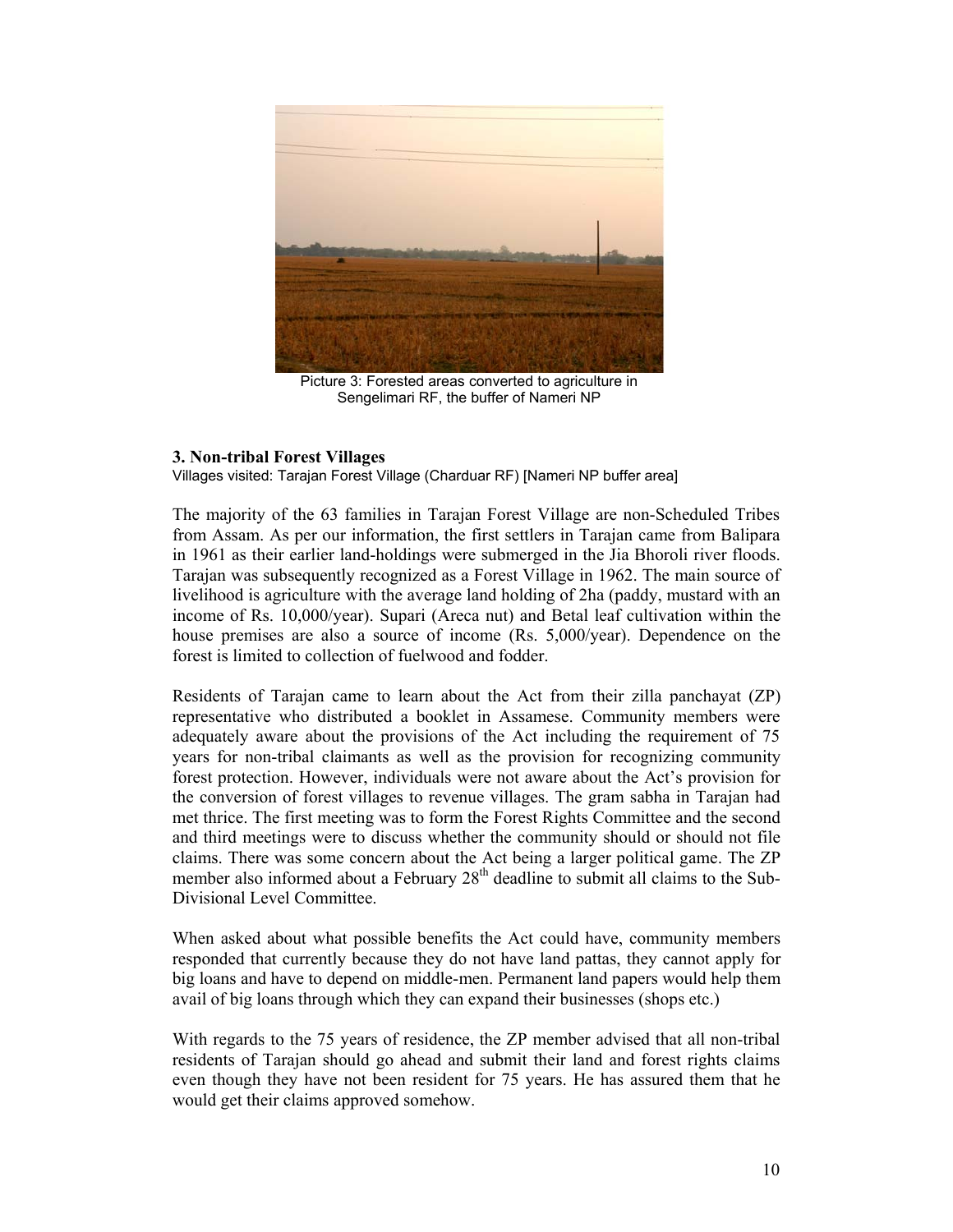Community members felt that a fair degree of conflict between non-tribal and tribal communities could emerge after the allotment of rights under the Act. Citing one such incident, an interviewee mentioned that members from the adjacent tribal-dominated village had constructed a gate outside a popular tourist lodge, EcoCamp and were demanding fees from visitors to EcoCamp. When residents from Tarajan inquired why visitor fees was being arbitrarily collected, they were told that since the promulgation of this Act, Nameri was now a tribal land and tribals could do what they wished. Moreover, Tarajan villagers should leave since they would not even get permanent pattas. According to tribals, the FRA is proof that Sonitpur is a tribal land.

#### **4. Scheduled Tribe Forest Villages**

Villages visited: Dharikatti Forest Village (Charduar RF) [Nameri NP buffer area]

Dharikatti Forest Village was established in 1965, although historical records indicate that Missing people have resided in the area since the early 1900s. The majority of the 102 families in Dharikatti are of the Missing Scheduled Tribe. The average landholding in the area is between 1.3-1.6ha and major crops are paddy and mustard. Fuel wood is extracted from nearby RFs. Community members claim that they do not currently maintain any cultural ties or have any traditional practices involving the forest. According to them, with the exception of firewood and fodder, members in their village are not dependent on the forest for their bona fide livelihoods needs. Currently, many community members hold jobs in Charduar, Balipara and Tezpur. According to records as well as community members themselves, significant expansion of cultivated lands has occurred since the Forest Village declaration. In fact, residents claim that Dharikatti has expanded to almost double its original area.

People in Dharikatti were informed about the Act by a member of the Integrated Tribal Development Programme (ITDP). Since then, they have constituted a Forest Rights Committee and arranged for an office in the village. The FRC is urging all claimants to pay a fee of Rs. 50 for the verification process and any material that the FRC may need to purchase. At present, people are not concerned that this fee may be misused.

When asked about the possible benefits of the Act, many individuals commented that permanent land titles would help people avail of loans with which they can start businesses. Individuals were also aware about the proposed conversion from 'forest' to 'revenue' village.

There is some concern about encroachment of forestland by the other communities in areas close to Dharikatti. People expressed worry that the Reserved Forests in their village may soon be cleared for further settlements.

Additionally, people expressed regret about the differentiation in the Act between Scheduled Tribes and non-tribals. They felt that if the law were to have been drafted by them, they would not differentiate (i.e. pre-2005 for STs and 75 years for nontribals) between communities within and in adjacent villages. Instead, all forestdwelling people in the same village should be equally eligible for rights.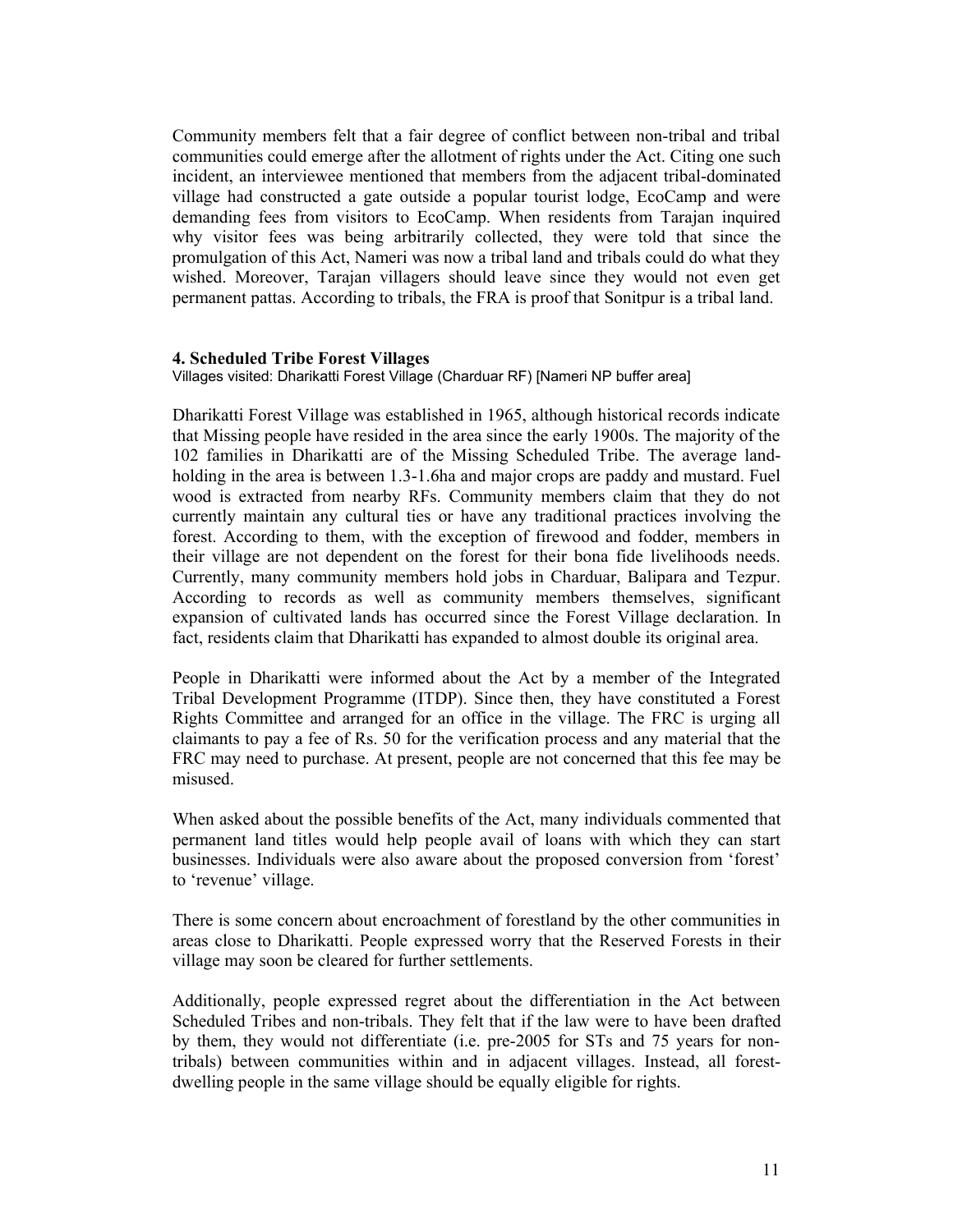#### **5. Forest Department Officers**

Discussions with officers from both Territorial and Wildlife Divisions

Discussions with Forest Department officers revealed their concerns about a number of aspects of this Act, particularly in the context of implementing the law in Sonitpur. For example, officers shared their understanding of the history of some forestdwelling communities and their experience of forest management. According to officers, while certain provisions of the Act that benefit genuinely forest-dependent communities are welcome, the on-ground situation is Sonitpur is such that the majority of communities (both tribal and non-tribal) are currently not heavily dependent on forest produce. Given that encroachments of forests in this region have been systematic and politically organized, many communities have been instructed by their leaders to not allow any forests to regenerate in forest patches in people's surrounds. As a result, tree-felling and clearing of bushes (even of those trees that do not have any commercial or utility value) is frequent.

Forest Department officers were also concerned about the verification of claims procedure as specified by the Act. Specifically, many officers feel that verification of claims by the gram sabha elected Forest Rights Committee may be biased given the obvious conflict of interest. Additionally, official forms given to members of the District Level Committee (DLC) only provide a small column in which the District Forest Officer can either accept or dissent the claim. Instead, officers felt that the Forest Department should have been given a more central role in the verification of claims procedure since the forest officers have the most comprehensive knowledge about extent of forestland occupied by various communities. To this regard, a senior forest officer had written to the District Collector recommending that forest officers be present with the Forest Rights Committee during the verification process. At present, officers feel that they will have to rely heavily on satellite imagery as the only objective evidence of date of occupation of forestland.

Officers also raised an additional number of questions and concerns vis-à-vis the Act that they felt needed urgent attention. Some such concerns are as follows:

- How will the DLC verify whether the individual in whose name the land title is issued is also the actual occupant of the forestland?
- " Officers were certain that the Act would spur fresh encroachments. Controlling such encroachments would be an additional task for the Forest Department, especially since in some places (such as in Sonai Rupai WLS) consolidating forest patches and seizing encroached land has been an arduous process. Removing existing encroachments has been difficult as it is.
- Given that the popular perception is that this law is meant for distribution of land to tribals, many non-tribals may be denied titles. How will ethnic conflict be prevented between tribals and non-tribals?
- Can a mechanism be developed to determine whether an individual claimant is also in ownership of land elsewhere in the state?
- " Given the history of occupation of forestland in Sonitpur, a more appropriate date to regularise encroachments is 1980. Unfortunately, the Forest Department has not been given the autonomy to design state-specific implementation strategies.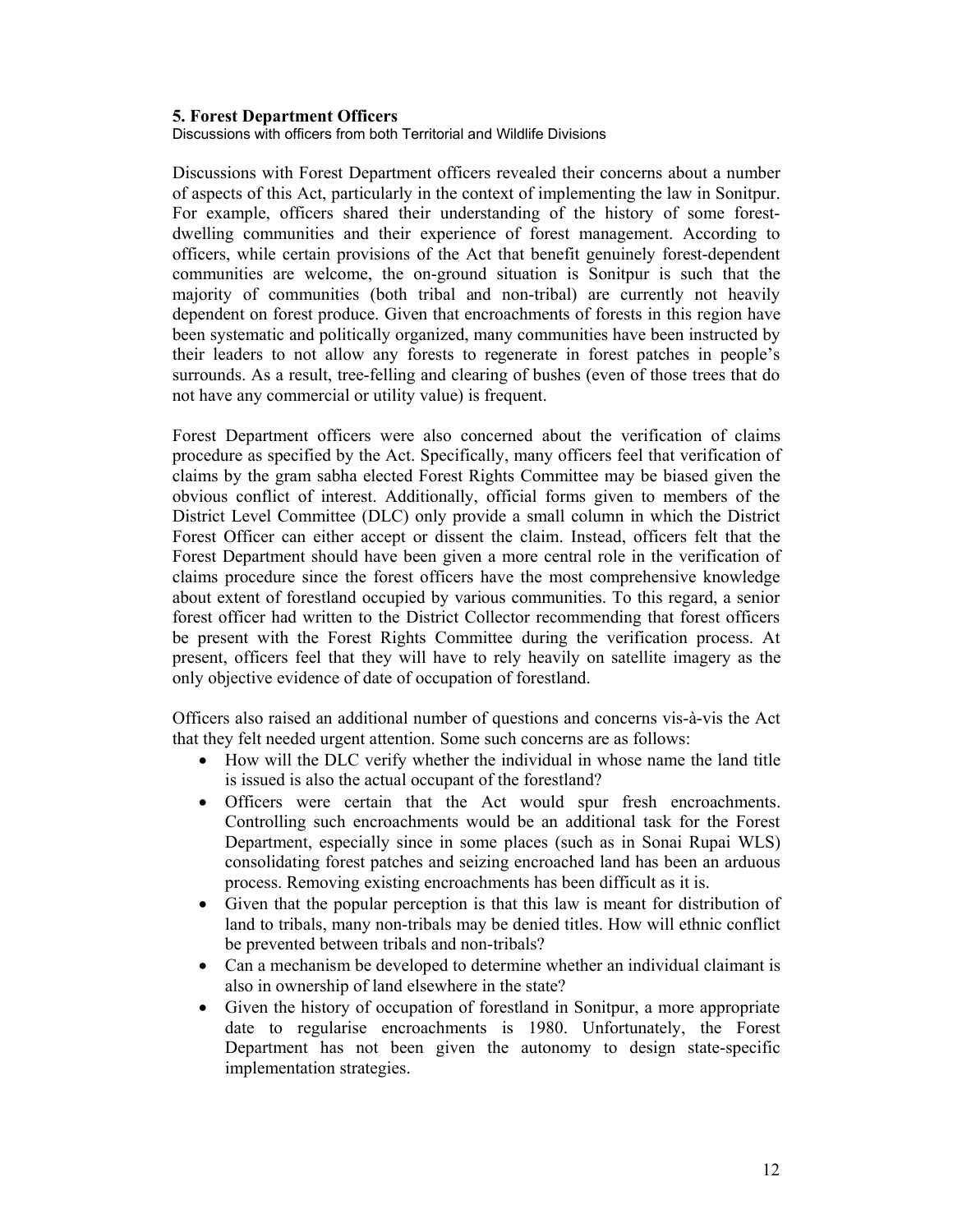## **6. NGOs & Civil Society Actors**

According to interviewees, small patches of forest have been burnt after people received news of the imminent distribution of pattas. However, interviewees also admitted that it was difficult to unequivocally determine whether the clearing was solely because of the Act or whether a continuation of the longstanding political movement.

Many interviewees were of the opinion that an amendment to that the Act, which changes the date of regularisation of land occupation from 2005 to 1980 would be suitable given the local context. They felt that once the Act was implemented, it could open up possibilities for concentrated conservation efforts. The hope was that once regularisation of encroachments was completed and people's rights were settled, the Forest Department and NGOs could focus on protecting the remaining Reserved Forests and regenerating degraded areas. Interviewees felt that preparations should be made on how to manage the environment once all titles have been distributed. In this milieu, conservation efforts should include building the community's stake in conservation, perhaps by creating markets for minor forest produce.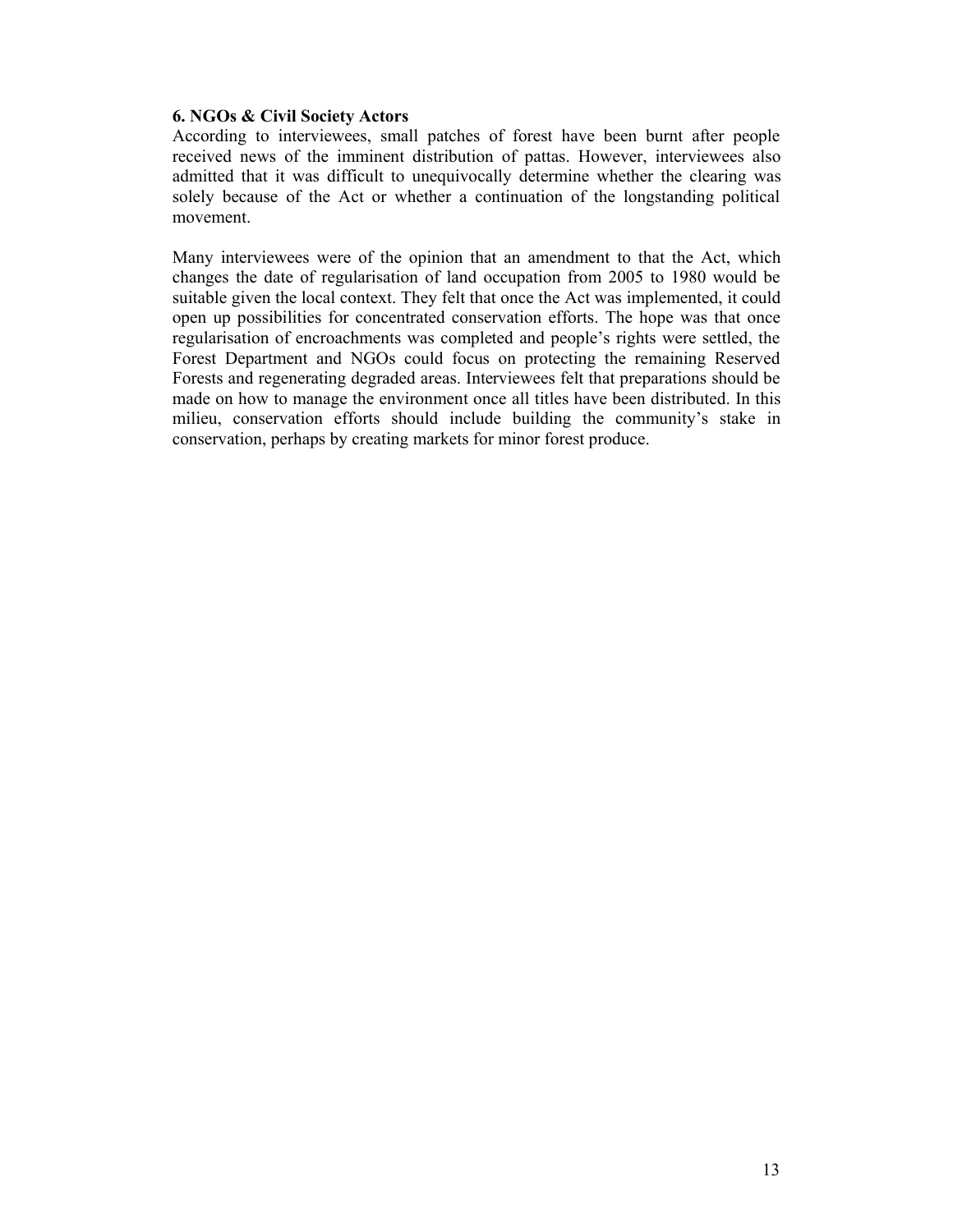#### **VII. REFLECTIONS, CONCERNS AND RECOMMENDATIONS**

Based on conversations with various community stakeholders, Forest Department officers and civil society groups working in the area, we feel that the following are key issues to keep in mind when implementing the Act in the region.

## **1. Possible exclusion of non-tribal forest-dwellers from benefits under the Act**

As per the Act, non-tribal communities have to be resident in forest areas for a period of at least 75 years in order to be able claim rights. However, even some of the earliest residents of forest areas in Sonitpur date back only to the early 1950s. Currently, many non-tribal communities from Assam are as dependent on or independent on forest produce for their bona fide livelihoods needs as Scheduled Tribes. Additionally, they have been forest-dependent and forest-dwelling for much longer than some of the more recent tribal settlers. Yet, if the law is to be strictly followed, they will be deprived of forest and land rights. Many feel that this differentiation could cause ethnic conflict, the beginnings of which are already visible, as described earlier in this report.

**Our recommendations**: In this specific context, to avoid conflict, we emphasize the provision of this Act that mandates the conversion of Forest Villages to Revenue Villages. Through such a process, a significant population of non-tribal forestdwellers will be entitled to rights and benefits accorded to a Revenue Village.

## 2. **Improper verification of rights and land demarcation**

The Government of Assam had announced a deadline of February 28, 2009 for all claimants to submit their application forms for forest rights under this Act. However, given that forest-dwelling communities learned about the existence of the Act only in the first week of December 2008 and held their first gram sabha meeting in early January, people were extremely unfamiliar about the claims process. Finally, the majority of claims were submitted during the first week of April. One major point of confusion has been the verification of claims by the FRC, particularly regarding surveying the land to determine the extent and description of boundaries on land occupied by people. At present, maps submitted along with claims forms are extremely haphazard. Land plots overlap across different owners and Reserved Forests. Haphazard demarcation of land could mean further disputes at the time of issuing of titles.

**Our recommendations:** In this context, it would be advisable for the Sub-Divisional Committee (which includes members from Forest Department [especially Wildlife Wing] and ITDP) along with Revenue Department staff and independent NGOs to help gram sabhas sort out possible conflicts before claims are sent to the District Committee.

## **3. Act is perceived as a "land rights Act"; possible exclusion of conservation duties**

At present, bulk of the discussions amongst claimants is regarding the individual land rights provision of the Act. The law is informally referred to as "Maati patta aain" which means "Law for land pattas". Perhaps, because the major dispute has been about occupation of forest land and also because dependence on minor forest produce is limited to firewood, other provisions of the Act are being entirely sidelined.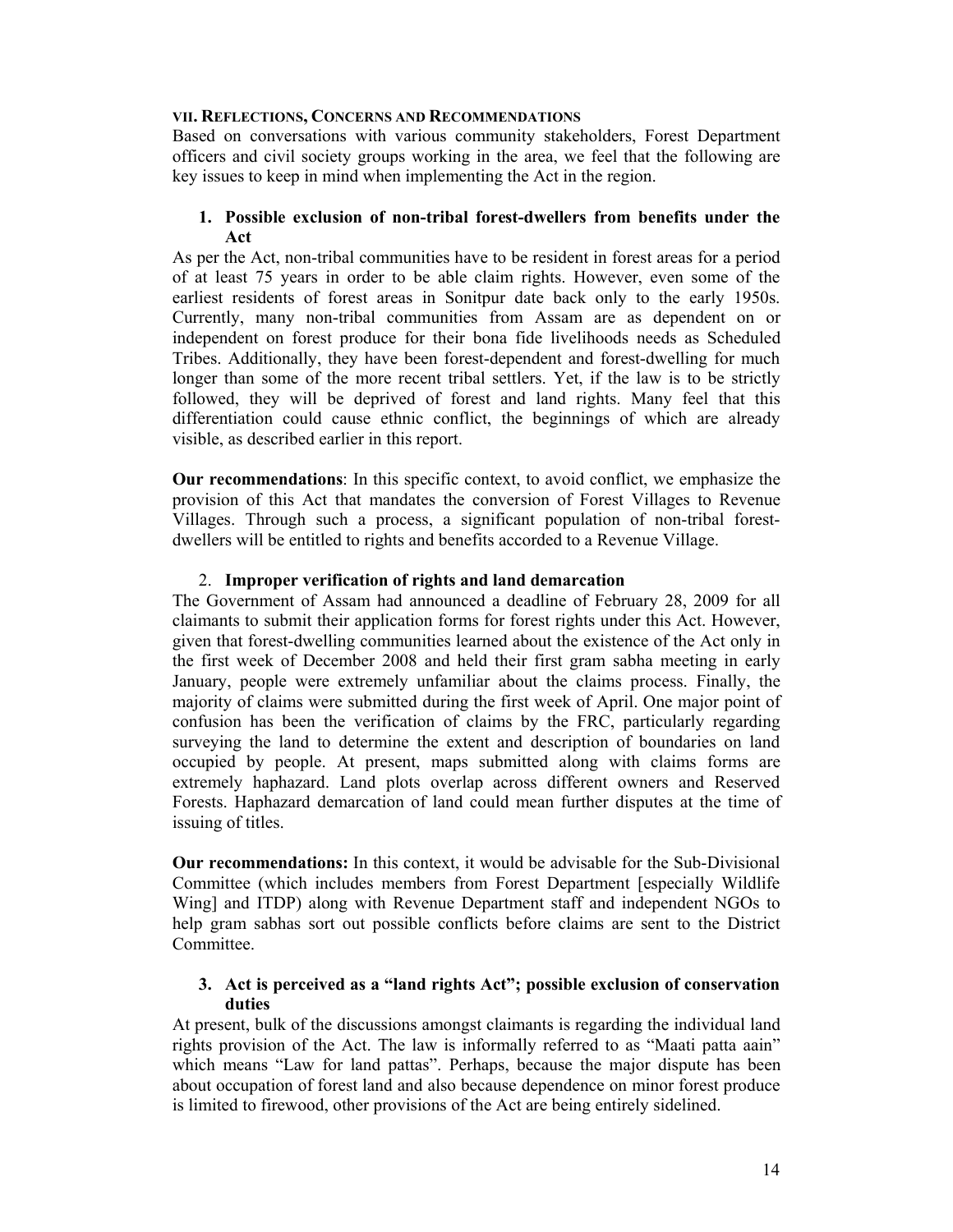As a result, the other empowerment and conservation elements of this Act, such as the right to community forest resource, right to protect and manage forests and the gram sabha's role in biodiversity, water and forest conservation, have been totally overlooked.

**Our recommendations:** It is imperative that while the rights of forest-dwelling communities are recognized, a system of conservation duties and powers of rightsholders also be put into place. It would be essential for rights-holders to monitor their impact on forest areas, ensure that their use of the forest is sustainable and help in conserving wildlife. It is undoubtedly true that conserving wildlife could be a major challenge in the case of recent settlers unfamiliar with the local ecosystems and having no traditions of conservation in this area. However, we feel that this is a major opportunity to build the capacity and willingness for conservation. In this regard, it is essential that the ITDP, Sub-divisional and District-level Committees constituted in Sonitpur provide comprehensive and accurate information to people about all provisions of the Act, especially related to community rights to management of forest and conservation duties of rights-holders. We encourage the ITDP, Forest Department, NGOs and independent experts to collaborate with rights-holders to develop a monitoring system through which rights-holders can continuously assess and appropriately regulate their use of the forest. Finally, we feel that a scientific evaluation of the impact of firewood collection on the ecosystem of Nameri NP and Sonai Rupai WLS should be conducted to determine whether alternative forms of fuel need to be provided.

## **4. Fresh encroachment of forestland**

We did not observe any case of new settlers occupying fresh forestland. However, small expansions of existing agricultural fields could become an issue. For example, signs of fresh clearing of bushes (on land that had already been tree-felled some years ago) were clearly visible in Sengelimari RF (Nameri buffer area). Many residents of Sengelimari admitted that it was because they needed to show their occupation on the given piece of land to claim rights. There are also unconfirmed reports of bushclearing in Bishwanath and Behali RFs.

While, we did not acquire any clear evidence of fresh tree-felling spurred by the Act, forest officials feel that this is occurring and is a cause of concern.

**Our recommendations:** We feel that it is absolutely necessary for the ITDP, Revenue Department and Forest Department to issue a clear statement stating that land occupation after December 13, 2005 will not be considered under any circumstances. It would also be essential for District Level Committee to seek more evidence regarding a claim if they feel that land has been acquired post-2005, such as satellite imagery. However, any further verification of claims must be within an efficient timeframe so as not to delay decisions.

## **5. Impact of regularisation of occupation of forestland on Sonai Rupai and Nameri, intensity of human-elephant conflict**

This report summarises the comprehensive analyses that have been carried out on the change in forest cover and refers to studies which elaborate on the extent of humanelephant conflict in Sonitpur. The reality is that many of the Reserved Forests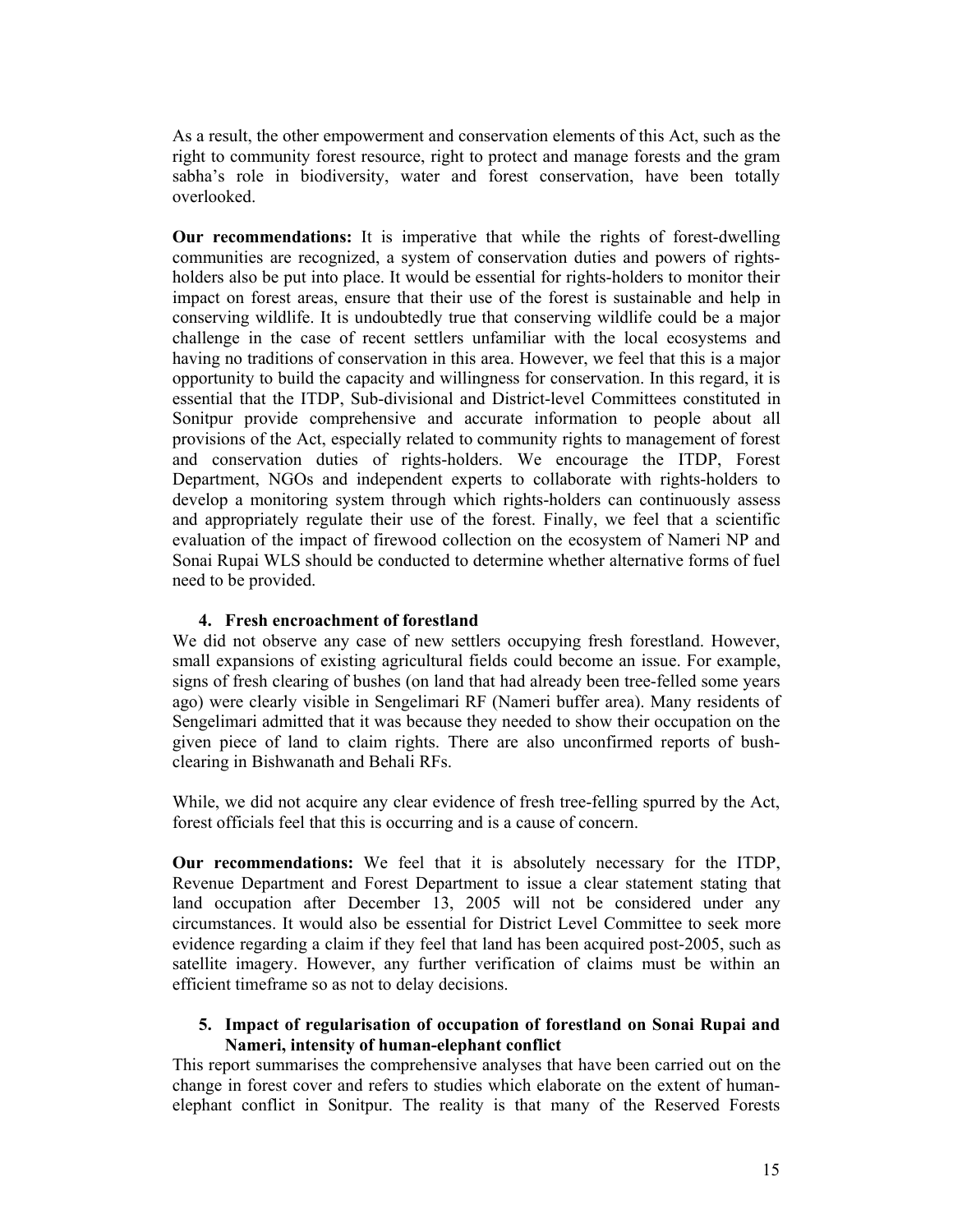surrounding Sonai Rupai and Nameri exist only on paper. Given this context, the recognition of rights (in particular, land rights) may not impact some actual forests in RFs (Balipara, Sengelimari) significantly, since they anyway don't exist. However, segments of Balipara and Charduar RF that connect Sonai Rupai and Nameri form a crucial elephant corridor. Intensity of human-elephant conflict in the 'settlements' that fall in this corridor is also very high. If in the process of regularisation of encroachments, further forestland is inadvertently diverted, conflict is sure to increase. In this case, significant interventions (compensation, incentives, cropping patterns, mitigation measures) will be required to ensure that incidences of elephant deaths due to retaliation are not at a level that threatens the local survival of the species.

**Our recommendations:** Although it is too early to evaluate the impact of this Act on intensity of human-elephant conflict, the issue still demands mitigation and preventive measures. As per our understanding, a number of expert NGOs and the Forest Department are already working on this issue. Where they are not doing so, it would be advisable to involve local communities.

#### **6. Critical Tiger Habitats and Critical Wildlife Habitats**

As a tiger reserve, 200 sq.km area of Nameri has been declared a Critical Tiger Habitat (CTH) in 2007 (under WLPA). As per this declaration, any human use that causes irreversible damage to the tiger and tiger habitat will not be permitted.

Additionally, 220 sq.km of Sonai Rupai WLS, 1420 sq.km of Sonitpur Elephant Reserve and 18976.520ha of Balipara Reserved Forest have been proposed as Critical Wildlife Habitats under the Forest Rights Act. However, this proposal has not yet been sent for review to the Ministry of Environment & Forests.

**Our recommendations:** The CTH provision should be used as an opportunity to scientifically assess human impacts on Nameri (including extraction of firewood and boulders and fishing). Additionally, the Critical Wildlife Habitat (CWH) provision of the Forest Rights Act (Sec. 2, 4) could be used to evaluate the human impacts on Sonai Rupai WLS. More specifically, a scientific assessment of human impacts on the pygmy hog and its habitat in Sonai Rupai would be essential to determine what kinds of human uses of Sonai Rupai impact or do not impact the hog. This step is essential to provide the pygmy hog the highest degree of protection. Additionally, the Ministry of Environment  $&$  Forests' has issued guidelines to identify and declare CWH which provide the opportunity to secure important wildlife corridors even if they are outside National Parks and Sanctuaries. In this respect, we recommend that segments of Balipara RF and Charduar RF that connect Sonai Rupai WLS and Nameri NP are declared CWH. We note that both the Wild Life (Protection) Act 1972 and the Forest Rights Act require a democratic process to declare CWH and Critical Tiger Habitat and we strongly recommend the use of guidelines developed by the 'Future of Conservation Network' in 2007-2008<sup>17</sup>.

 $\overline{a}$ 

 $17$  For more information, please see http://www.atree.org/cth\_cwh.html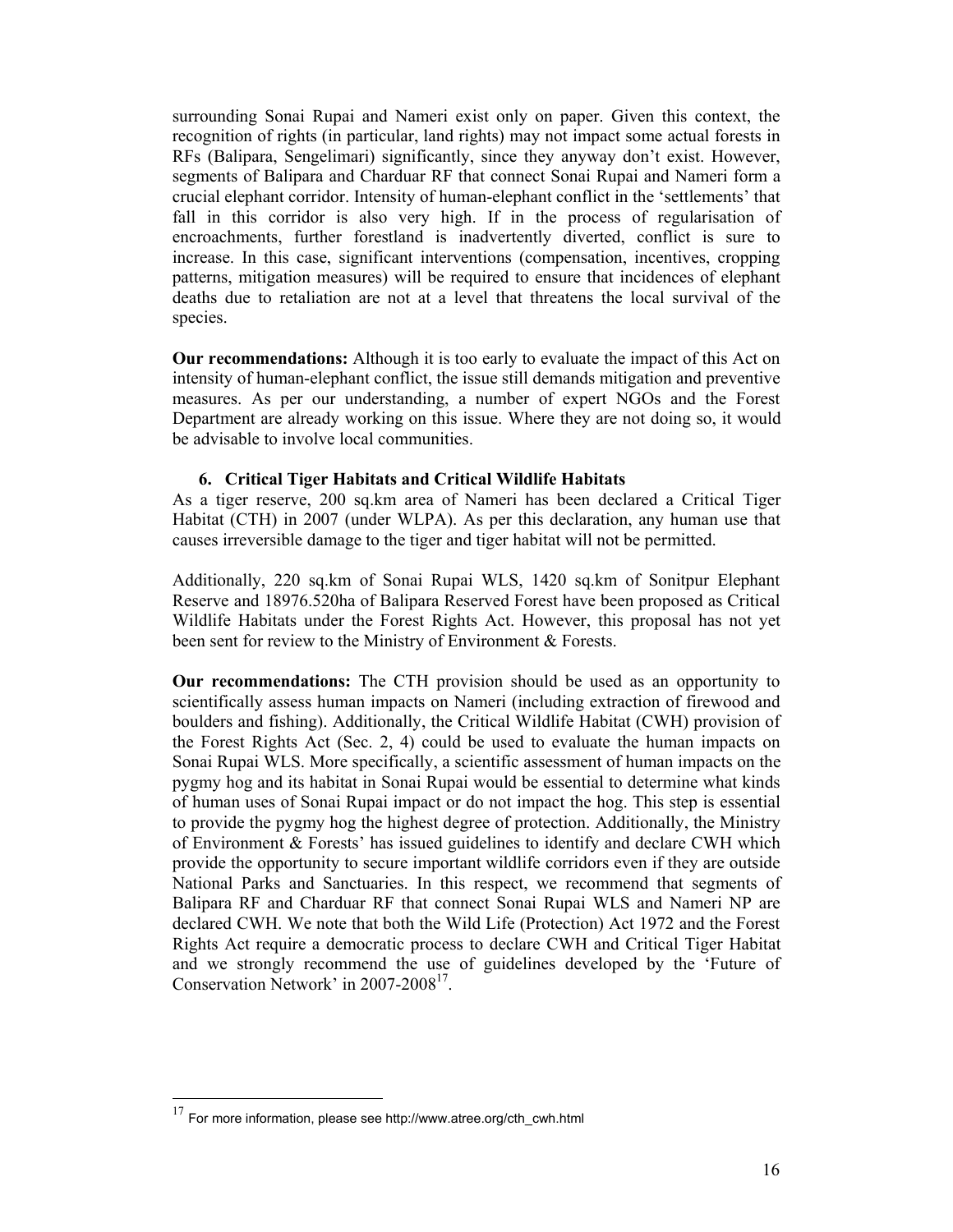#### **VIII. CONCLUSIONS & OVERALL RECOMMENDATIONS**

The Forest Rights Act undoubtedly has a diverse range of implications for forest areas of Sonitpur. While, the intention of the Act is to recognize the previously existing rights of forest-dependent communities (in many cases, where tribal communities are predominantly dependent on the forest for their livelihoods), the situation in this part of Assam is significantly different. Apart from agriculture on previously forest land, the forest-dependent communities in Sonitpur are not currently significantly dependent on forests for their bona fide livelihoods needs. The majority of forestdwelling communities in Sonitpur are resident in forests only as an accidental byproduct of a political movement. Furthermore, the heterogeneity of the socioeconomic landscape and the ecological importance of Sonai Rupai WLS and Nameri NP augment the concerns vis-à-vis the Act as well as open up possibilities for engaging the local communities in conservation.

As an outcome of our investigation in Sonai Rupai WLS, Nameri NP and their surrounds, Kalpavriksh proposes the following **overall** and **site-specific** recommendations:

## • Amendment of Section 3(1)a of the Act

Given the high occupation of forestland between the late 1990s and early 2000s, resulting from a political movement in Sonai Rupai WLS and buffer RFs of Nameri NP and the impacts of regularisation of these large number of encroachments, Kalpavriksh feels that Section 3(1)a which specifies that Scheduled Tribes must be in occupation of land before December 13, 2005 is too generous. Instead, we propose the cut-off date be amended to 1980 in consonance with the Forest Conservation Act.

For those settled after 1980, it is advisable to provide in situ afforestation or ecological restoration based livelihoods (as recommended by MoEF in its 1990 circulars on encroachment) or option to move to revenue land elsewhere. The relocation option should be exercised for such encroachers inside protected areas or other critical wildlife habitats that are identified through a transparent participatory process.

For those settled after 2001, adequate rehabilitation should be provided. For sample guidelines on a democratic rehabilitation process, refer to the Future of Conservation's guidelines<sup>18</sup>.

## " **Expeditious vesting of rights and a focus on Community Forest Resource**

It is imperative to ensure that those forest rights have been approved are expeditiously processed through the Sub-Divisional and District Committee accorded as per the Act. Additionally, ITDP must initiate specific awareness programmes to encourage claims on community forest resource, where applicable.

## " **High degree of protection to be given to Sonai Rupai WLS and Nameri NP**

Given that Sonai Rupai WLS constitutes a critical habitat of the pygmy hog, Kalpavriksh recommends that Sonai Rupai WLS and additionally Nameri NP be declared Critical Wildlife Habitats. As specified by the Forest Rights Act, this

 $\overline{a}$ 

 $18$  For more information, please see http://www.atree.org/cth\_cwh.html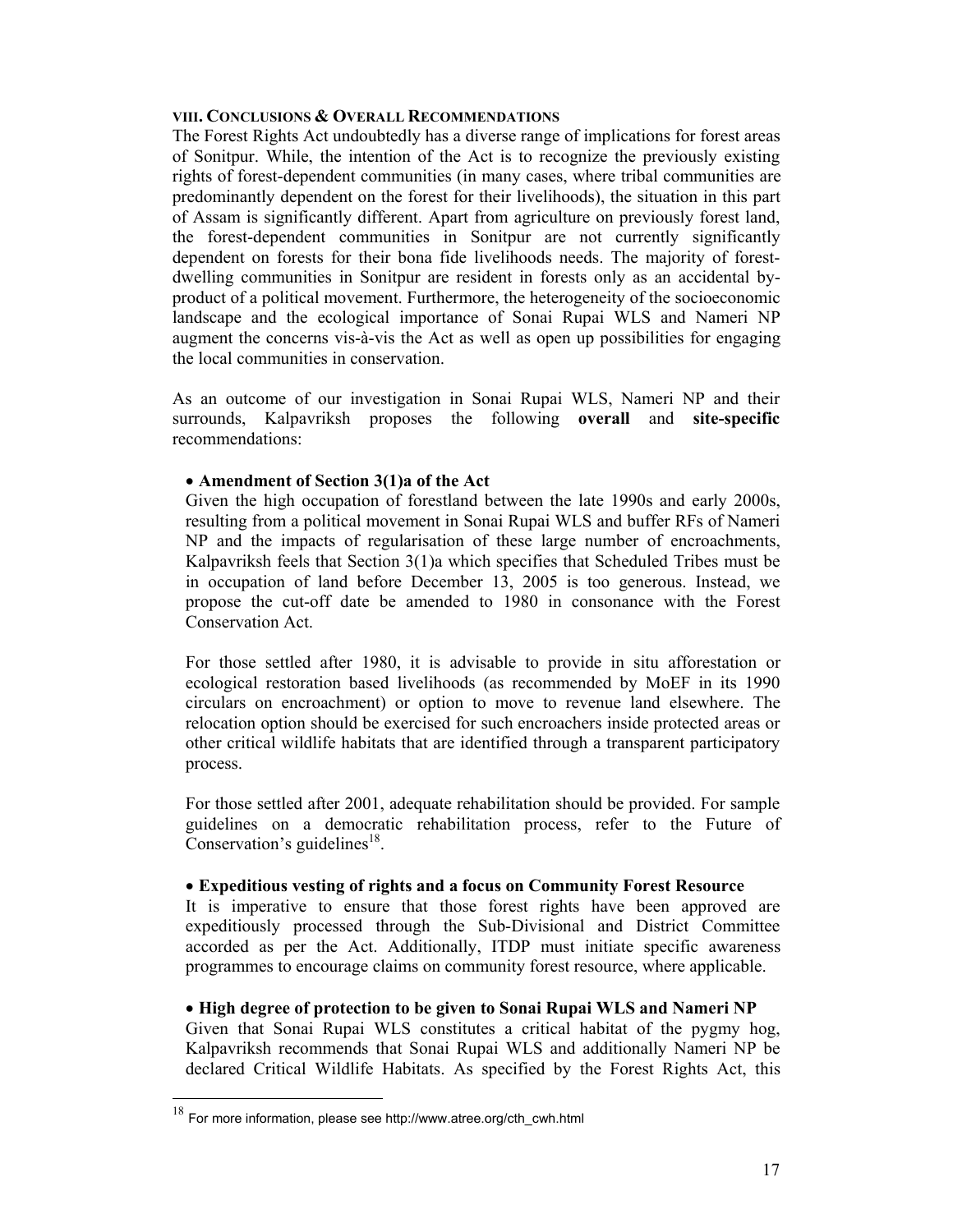would imply that any human activity that negatively impacts the pygmy hog or any other conservation objective must be either reviewed, modified or restricted as deemed necessary. This should occur with due process including involvement of local people in determining its impacts, ensuring prior informed consent. In this context, human activity includes both local resource extraction by forest-dependent communities as well as large-scale extraction for infrastructure projects. Finally, the possibilities of co-management in both Sonai Rupai and Nameri should be reviewed.

#### " **Crucial wildlife corridors to be declared Critical Wildlife Habitat**

Segments of Balipara and Charduar Reserved Forests that connect Sonai Rupai WLS to Nameri NP and form crucial wildlife corridors should be declared a Critical Wildlife Habitat as per guidelines issued by the Ministry of Environment & Forests. This would imply that any human activity that negatively impacts wildlife or wildlife habitat must be restricted. However, if modification of people's rights is required, it must only occur with due process and after an objective, evaluation based on best available knowledge and mutual consent. Additionally, forms of comanagement between forest-dwellers and the Forest Department should be encouraged in these areas $^{19}$ .

## " **Forestland cleared after the Act's cut-off date to be regained by Forest Department and regenerated**

Any forestland that has been cleared and occupied on a date subsequent to the Act's cut-off date should be obtained by the Forest Department. The Forest Department must undertake full effort to regenerate these areas. Finally, all necessary steps must be taken to ensure that this land is not further diverted for any non-forest purposes.

#### " **Concrete steps to involve communities in conservation activities**

Innovative forest management techniques that garner community support should be employed to regenerate degraded forests in the area. Some mechanisms to build capacity and willingness for conservation could include:

- Exchange visits to equivalent Community Conserved Areas<sup>20</sup>
- Constitution of committees for conservation under Section 5 of the Act
- Involvement of communities in Wildlife Sanctuary Advisory Committees, eventually moving to Joint Management bodies $2<sup>1</sup>$ .

Kalpavriksh believes that this Act is long overdue to recognize the forests rights of genuinely forest dependent communities across the country. However, in the case of this area specifically, given the history of deforestation and the complex ground situation, we urge the Assam State Government to pass an order that admits only claims of pre-1980 occupiers, and for post-1980 occupiers, moves towards in situ afforestation-based livelihoods or rehabilitation, whichever is preferred by the occupiers.

Overall, we feel that these modifications are essential conservation safeguards that need to be integrated before the Act is implemented in Sonitpur District. Finally, in

l

 $19$  For more information, please see http://www.atree.org/cth\_cwh.html

 $^{20}$  Kalpavriksh is happy to provide additional information on CCAs in Northeast India.

 $^{21}$  For more information, please see http://www.atree.org/cth\_cwh.html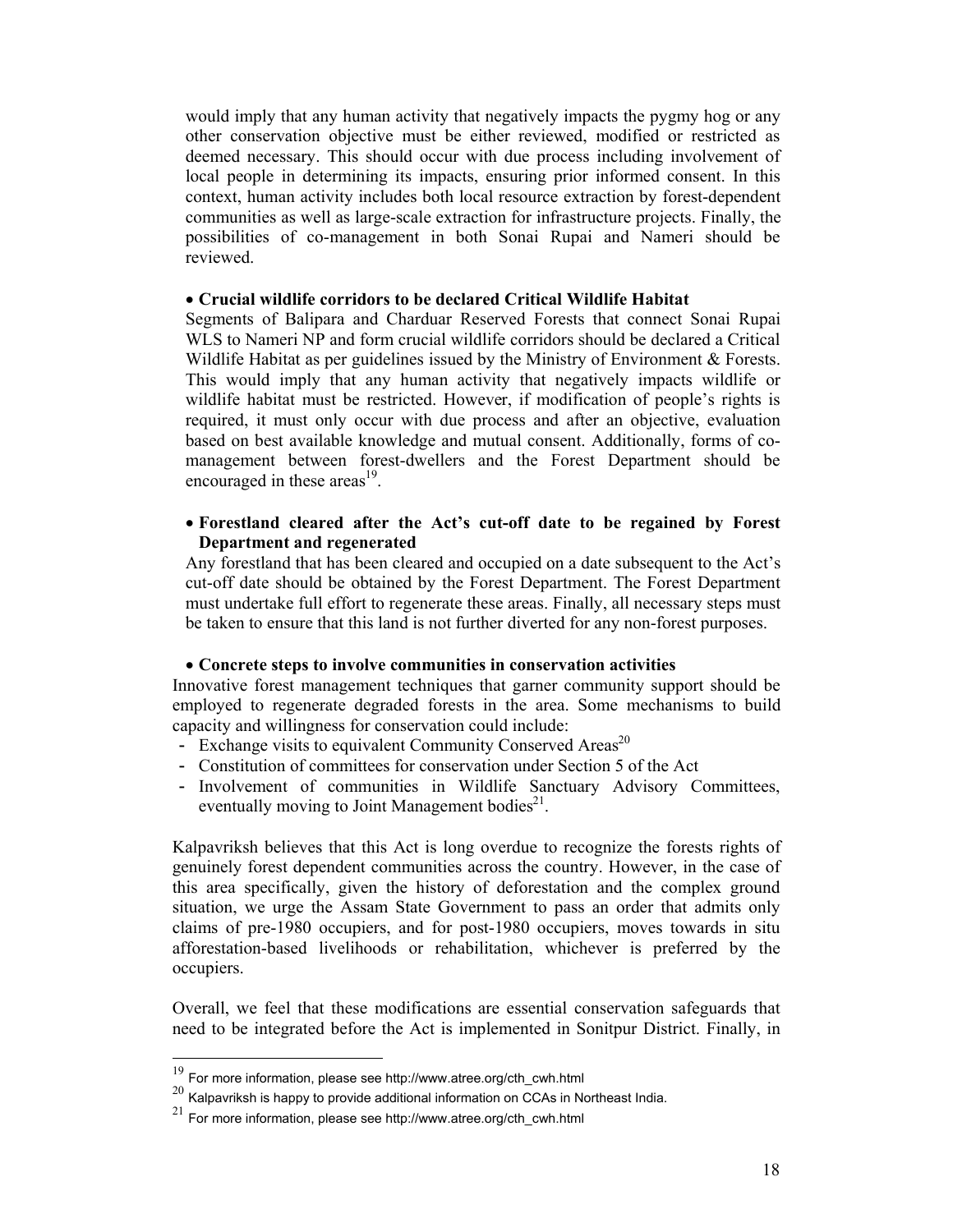order to pre-empt other such situations, the amendment of the cut-off date of 1980 should be urgently pursued.

Additionally, we feel that given the ecological importance and fragility of Sonai Rupai Wildlife Sanctuary and Nameri National Park and the extent of damage already wrought in the area, the precautionary principle must be applied when determining what kind of human activities and resource use should continue or be restricted within these proposed Critical Wildlife Habitats.